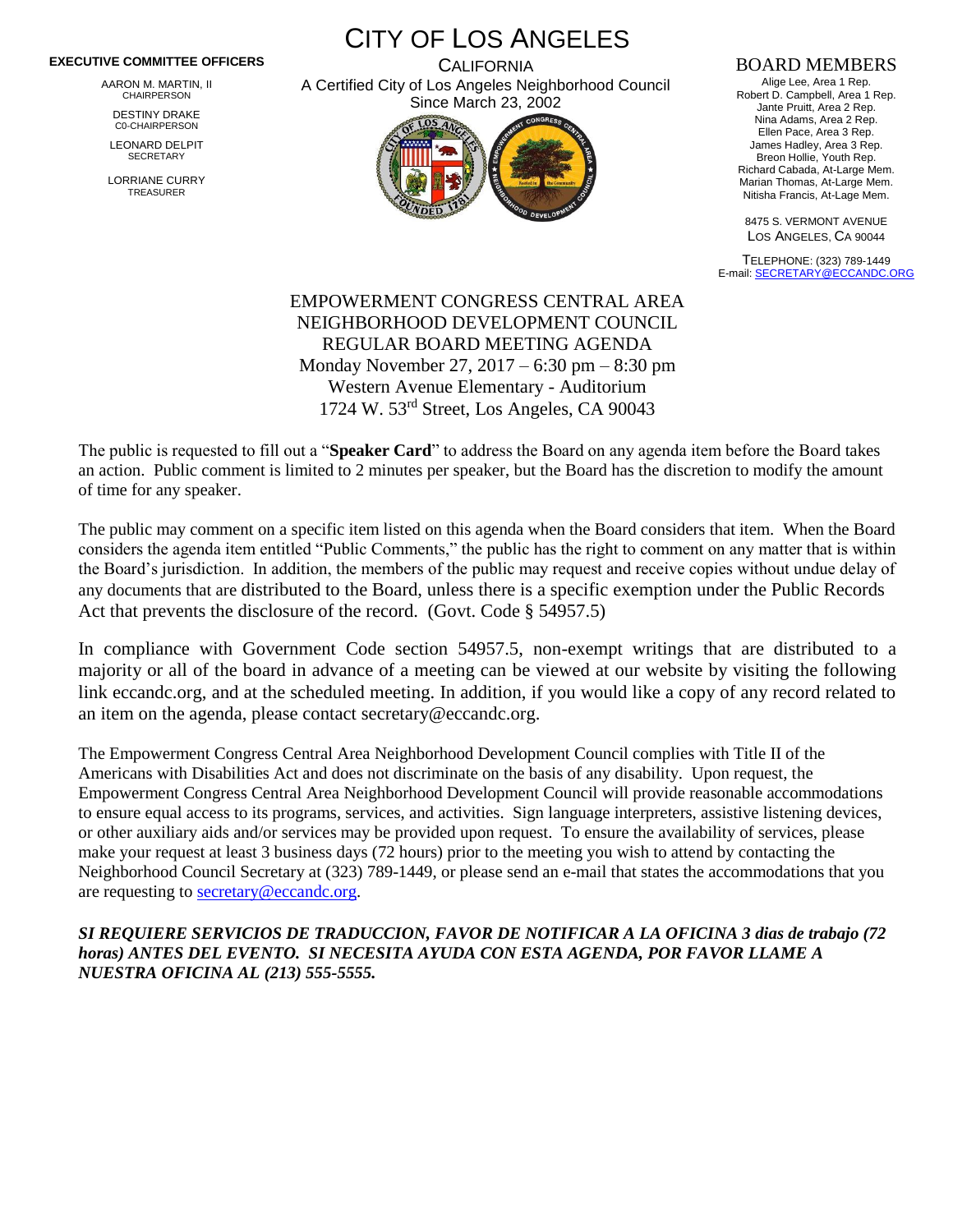1. Welcome and Board of Directors called to order. (Chairperson) [Start Time 6:30pm - 6:35pm] **Chairperson (2nd Quarter Report)**

**Outreach Activities to the community:**

a. Halloween Program & Haunted House on October 26-28, 2017 (Voted Down By Board)

b. Veteran's Day Honorary Breakfast Event on November 4, 2017 (Public Funds Spent \$1,275) **Sponsorship Events with community organizations:**

a. Sanctuary of Hope, Conversation on Youth Homelessness on November 7, 2017 (PFS \$625) **Standing Committees held:**

a. Joint Outreach and Planning & Events Standing Committees were held on November 14, 2017 b. Joint Bylaws and Planning & Redevelopment Standing was held on November 23, 2017 **Website Service Contract for (Fiscal Year 2017-2018)** a. Moore Business Results (Public Funds Spent \$3,000)

- 2. Pledge of Allegiance (Youth Representative) [6:35pm 6:40pm]
- 3. Roll Call (Secretary) Quorum Present Yes/No [6:40pm 6:45pm]
- 4. (Action Item) Meeting Minutes (Secretary) [6:45pm 6:50pm] Discuss and possible action to approve meeting minutes held on October 23, 2017 (Secretary) Motion By:  $2<sup>nd</sup>$  By: Yes Votes: ( ) No Votes: ( ) Abstentions: ( ) Motion Carries: (Yes) or (No)
- 5. (Action Item) Treasure Report (Treasure) [6:50pm 7:00pm] a. Discuss and possible action to approve treasure report dated November 27, 2017 (Treasure) b. Discuss and possible action to approve Reforecasting the Budget (Fiscal Year 2017-2018) b. Discuss and possible action to approve update Just Teach NPG vote count Sheet (2017-2018) Motion By:  $2<sup>nd</sup> By: Yes Votes: () No Votes: () Abstentions: ()$ Motion Carries: (Yes) or (No)
- 6. Elected Officials (Reports to Community) [7:00pm 7:15pm] United States House of Representative, Congresswoman Karen Bass (37<sup>th</sup> Congressional District) California State Senate Holly Mitchell Office (30<sup>th</sup> Senate District) California State Assembly, Assemblyman Sebastian Ridley-Thomas (54th Assembly District) California State Assembly, Assemblyman Reggie Sawyer (59th Assembly District) County of Los Angeles, Supervisor Mark Ridley-Thomas (2nd County District) City Los Angeles, Mayor Eric Garcetti Office, City of Los Angeles, City Attorney Mike Feuer Office City of Los Angeles, Councilman Marqueece Harris-Dawson Office (8<sup>th</sup> Council District)
- 7. Public Officials (Reports to Community) [7:15pm -7:30pm] California Highway Patrol, (CHP) Los Angeles County Sheriff Department Los Angeles Police Department, (Southwest and  $77<sup>th</sup>$ ) Los Angeles Unified School Police Department (Horace Mann and Obama Prep.) Los Angeles Fire Department, (Station No. 66)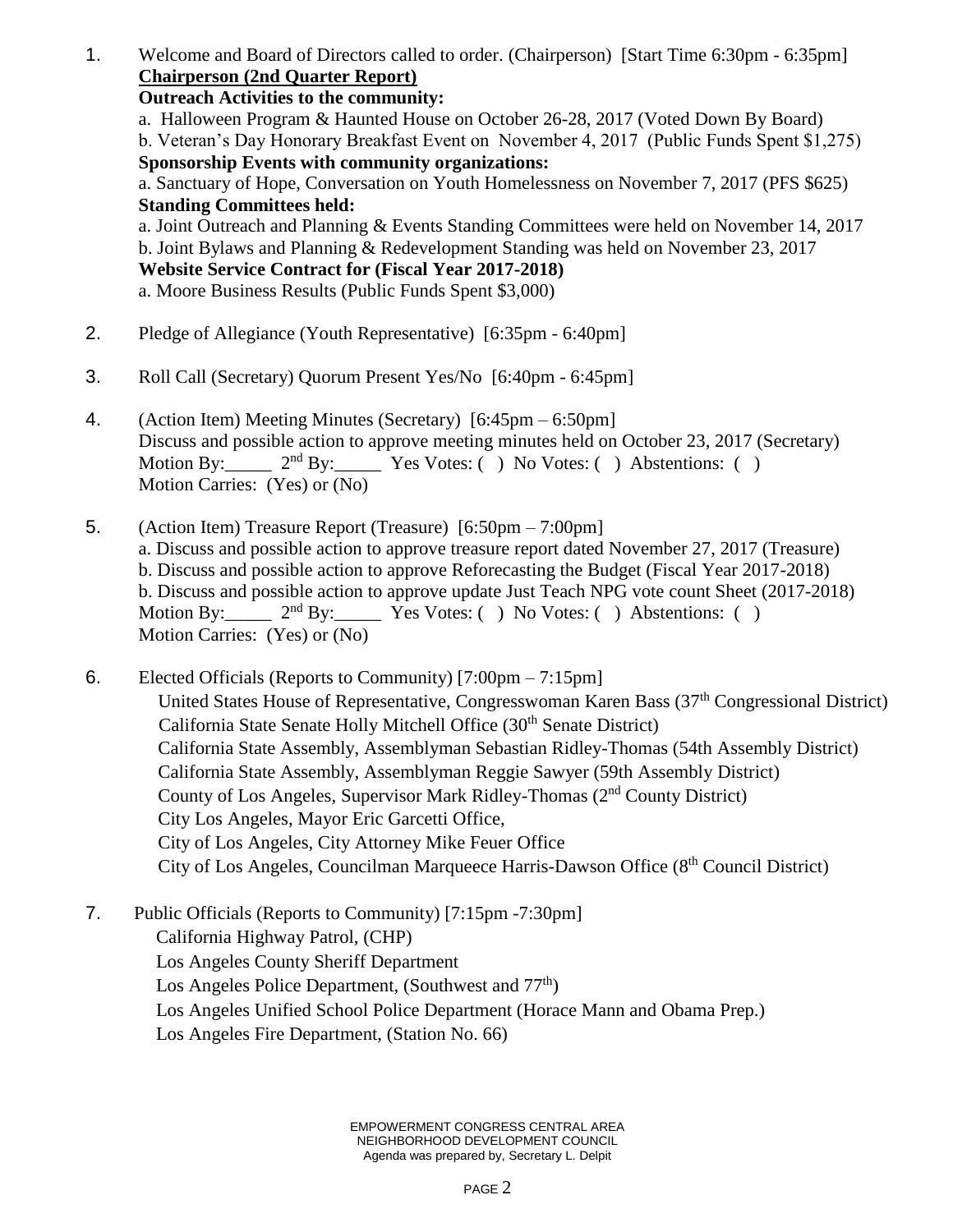City Departments & Bureaus, Boards & Commissions, City Council Committees Certified Neighborhood Councils in Region 10

- 8. Presentations Speaker time limit is 10 minutes.] [7:30pm 7:35pm] a. One LA/St. Brigid Church Representative. Carolyn Winston
- 9. Public Comments Comments from the public on non-agenda items within the Board's subject matter jurisdiction. [Speaker time limit is 2 minutes.] [7:35pm – 7:40pm]
	- 10. Old Business: N/A [7:40pm 7:45pm]
	- 11. New Business: [7:45pm 7:55pm]
		- a. Acknowledge the automatic removal of Jante Pruitt Area 2 Rep. (Bylaws Article V, Section 7)
		- Absent from the following meetings:
		- Regular Board Meetings July 24, 2017, September 25, 2017, October 23, 2017
		- Special Board Meetings July 10, 2017, September 11, 2017

Note: An email was sent out to her on November 23, 2017 regarding her absences..

b. Discussion and possible action: Recommend to the Department of

Neighborhood Empowerment the board's top choices for handling funds regarding the Space Shuttle. The California Science Center provided approximately \$100,000 to a fiscal agent (Community Health Councils Inc. to be used for environmental, education and technical assistance in the Neighborhood Council's boundaries. The fiscal agent has expressed an interest in turning over the monies and possible recommendations by the board include, but are not limited to, a desire that the remaining monies be sent to the City, to another fiscal agent, or returned to the California Science Center. (This agenda item is not a directive to the fiscal agent's obligations under the settlement agreement and the fiscal agent will ultimately determine how the funds are handled.)"

c. Discussion and possible action to participate in the  $33<sup>rd</sup>$  Annual Kingdom Day Parade, on Monday January 15, 2018, board registration cost and car rental cost , and other fees. not to exceed \$2,000

12. Area Reports, and Youth Report [7:55pm – 8:00pm]

a. Area 1, Area 2, Area 3 b. Youth Report Report to the board on any activities in your area within last 25 days Remember to Invite your stakeholders to this meeting each month

13. Standing Committee Reports consideration by the Board of the reports and recommendations from its committees, including possible action in adopting, rejecting, or modifying any report or recommendation, possible action by the Board implementing the report or recommendation, or possible determination by the Board of the Neighborhood Council's position on a report or recommendation, and recommendation regarding communication of the position to the appropriate governmental body. [8:00pm – 8:10pm]